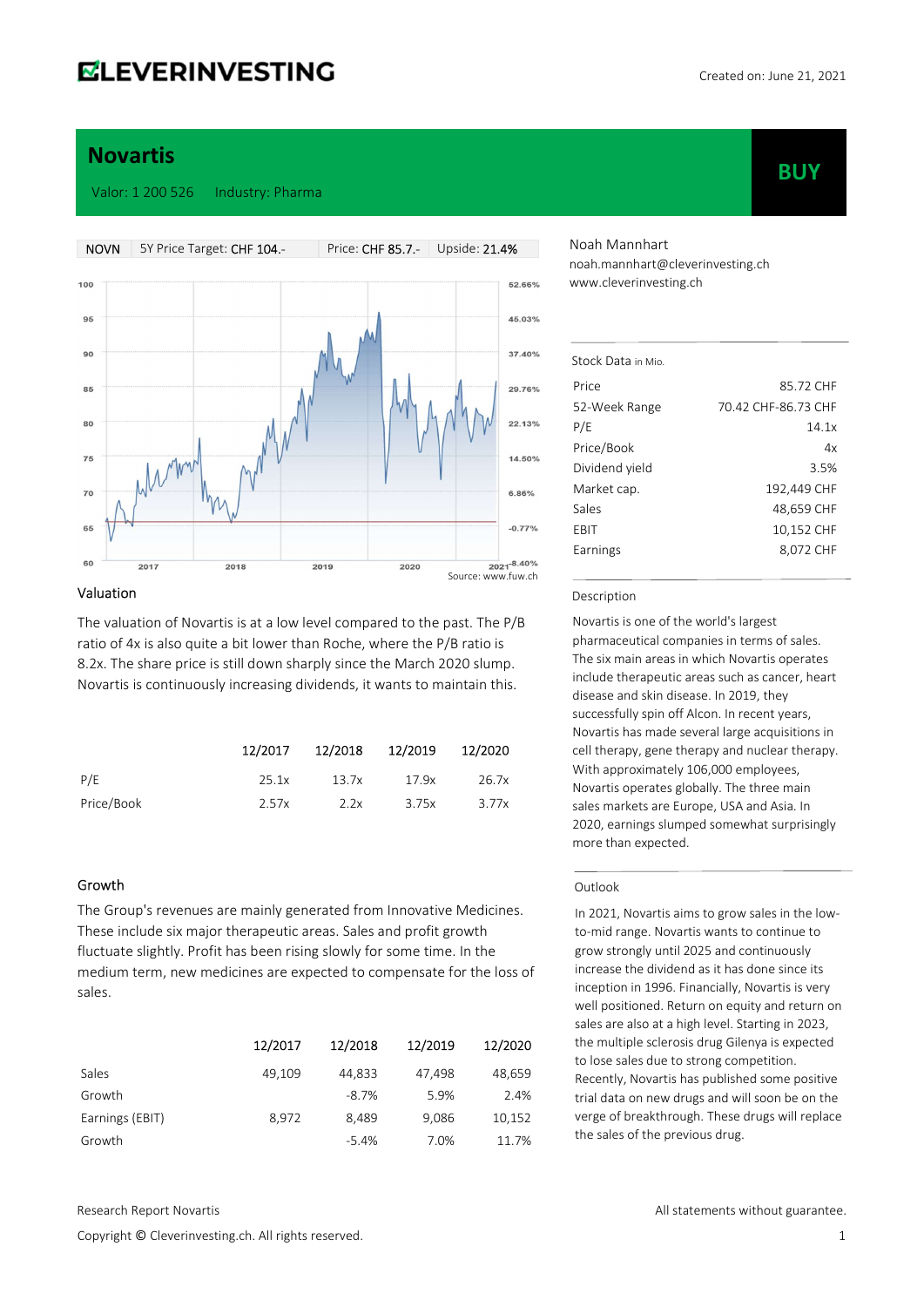# **ELEVERINVESTING**

# **Efficiency**

Margins in the pharmaceutical sector are high despite the capitalintensive investments. The return on sales is at a satisfactory level of 16.6%. Sales per employee are high at approximately CHF 457,000. In order to continue to increase profitability, discontinued drugs must be replaced by new ones.

|                    | 12/2017 | 12/2018 | 12/2019 | 12/2020 |
|--------------------|---------|---------|---------|---------|
| Return on sales    | 15.7%   | 28.1%   | 24.7%   | 16.6%   |
| Sales per employee | 388,345 | 414.666 | 457.090 | 459.941 |

# Profitability

Novartis has a very high return on equity, but this fluctuates time and again. Compared to competitors such as Roche, Novartis still has some room for improvement. New drugs could provide a boost.

|                    | 12/2017 | 12/2018 | 12/2019 | 12/2020 |
|--------------------|---------|---------|---------|---------|
| Return on equity   | 10.3%   | 16.5%   | 17.5%   | 14.4%   |
| e.g. GN Store Nord | 34.3%   | 38.8%   | 44.7%   | 41.4%   |

# Balance sheet quality

The level of debt at Novartis is low. With its high cash position, Novartis remains open to further acquisitions in generics for up to 5% of its market value. Somewhat concerning is the declining equity ratio. However, since research and development cost an enormous amount, it is understandable.

|                   | 12/2017 | 12/2018 | 12/2019 | 12/2020 |
|-------------------|---------|---------|---------|---------|
| Equity ratio      | 55.8%   | 54.1%   | 46.9%   | 42.9%   |
| Net. Liquidity    | 9'485   | 15'964  | 11'446  | 11'563  |
| Debt-equity ratio | 79%     | 85%     | 113%    | 133%    |

# SWOT-Analysis

| Strengths                                                                                                                                                                                                  | Weaknesses                                                                                                                                                                           |
|------------------------------------------------------------------------------------------------------------------------------------------------------------------------------------------------------------|--------------------------------------------------------------------------------------------------------------------------------------------------------------------------------------|
| ■ Steadily increased dividend.<br>Extremely solid financial position with a lot of cash and<br>good acquisitions.<br>■ Very good product portfolio, with a strong brand.                                   | • Despite high investment costs in research and<br>development, Novartis is not the most innovative<br>company.<br>• The profitability of Novartis is below the industry<br>average. |
| <b>Opportunities</b>                                                                                                                                                                                       | <b>Threats</b>                                                                                                                                                                       |
| ■ New technologies offer Novartis the opportunity to<br>practice a differentiated pricing strategy.<br>■ New trends in consumer behavior can open new markets<br>with higher revenue streams for Novartis. | • Different policies in countries could lead to lawsuits.<br>Rising wages could put pressure on Novartis<br>profitability.                                                           |

#### Research Report Novartis **All statements without guarantee.** All statements without guarantee.

Copyright © Cleverinvesting.ch. All rights reserved. 2

### Appointments

GA: 02.03.2022, Basel Year-end figures: 26.01.2022 Quarterly statement: 21.07.2021

#### Website

https://www.novartis.com/

Investor Relations

Thomas Hungerbühler Tel. 061 342 11 11 E-Mail: investor.relations@novartis.com